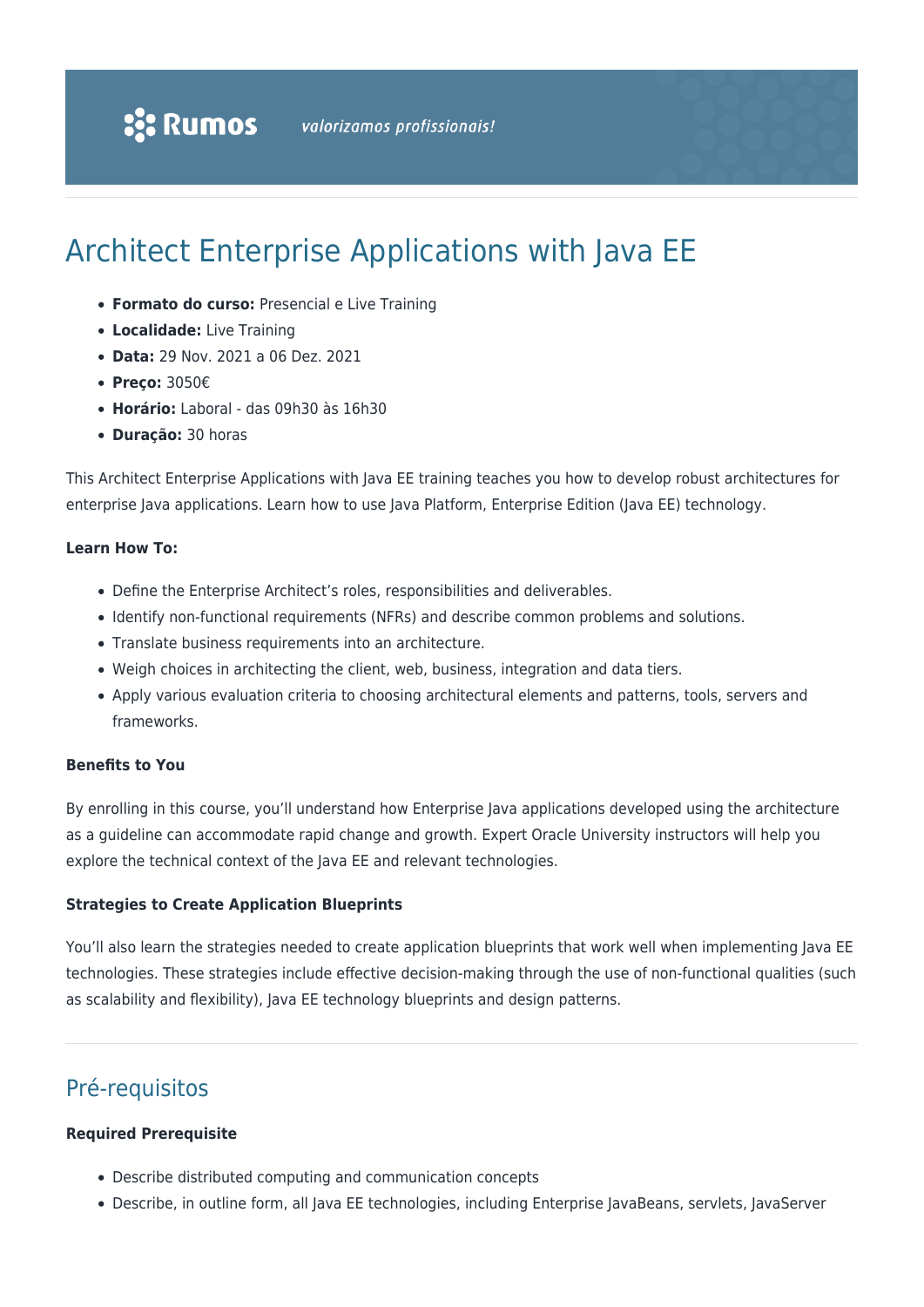Pages, and JavaServer Faces

- Perform analysis and design of object-oriented software systems
- Use a notation, such as the UML, for modeling object-oriented systems

# Objectivos

- Make good use of Java EE component technologies to solve typical problems in system architecture
- Derive software systems using techniques outlined in the Java EE Blueprint and solutions defined in the Java EE Patterns
- Address quality-of-service requirements in a cost-effective manner using engineering trade-off techniques
- Describe the role of the architect and the products an architect delivers
- List and describe typical problems associated with large-scale enterprise systems

# Programa

#### **Introducing Enterprise Architecture**

- What is Enterprise Architecture?
- An Architect's Roles and Responsibilities

#### **Introducing Fundamental Architectural Concepts**

- Distinguish between architecture and design
- Architectural Patterns
- Architectural Deliverable Artifacts
- What is an Enterprise Architecture Framework
- $\bullet$  4 + 1 View Model
- Architectural Modeling Using UML
- Architecture Workflow
- What is an Enterprise Architecture Framework

### **Developing a Security Architecture**

- Analyzing the Impact of Security in Distributed Computing
- Examining Security in the Java EE Technology
- Understanding Web Services Security

#### **Understanding Non-Functional Requirements**

- Examining Non-Functional Requirements (NFRs)
- Common Practices for Improving Qualities
- Prioritizing Quality-of-Service (QoS) Requirements
- Inspecting QoS Requirements for Trade-offs

#### **Defining Common Problems and Solutions: Risk Factors and System Flexibility**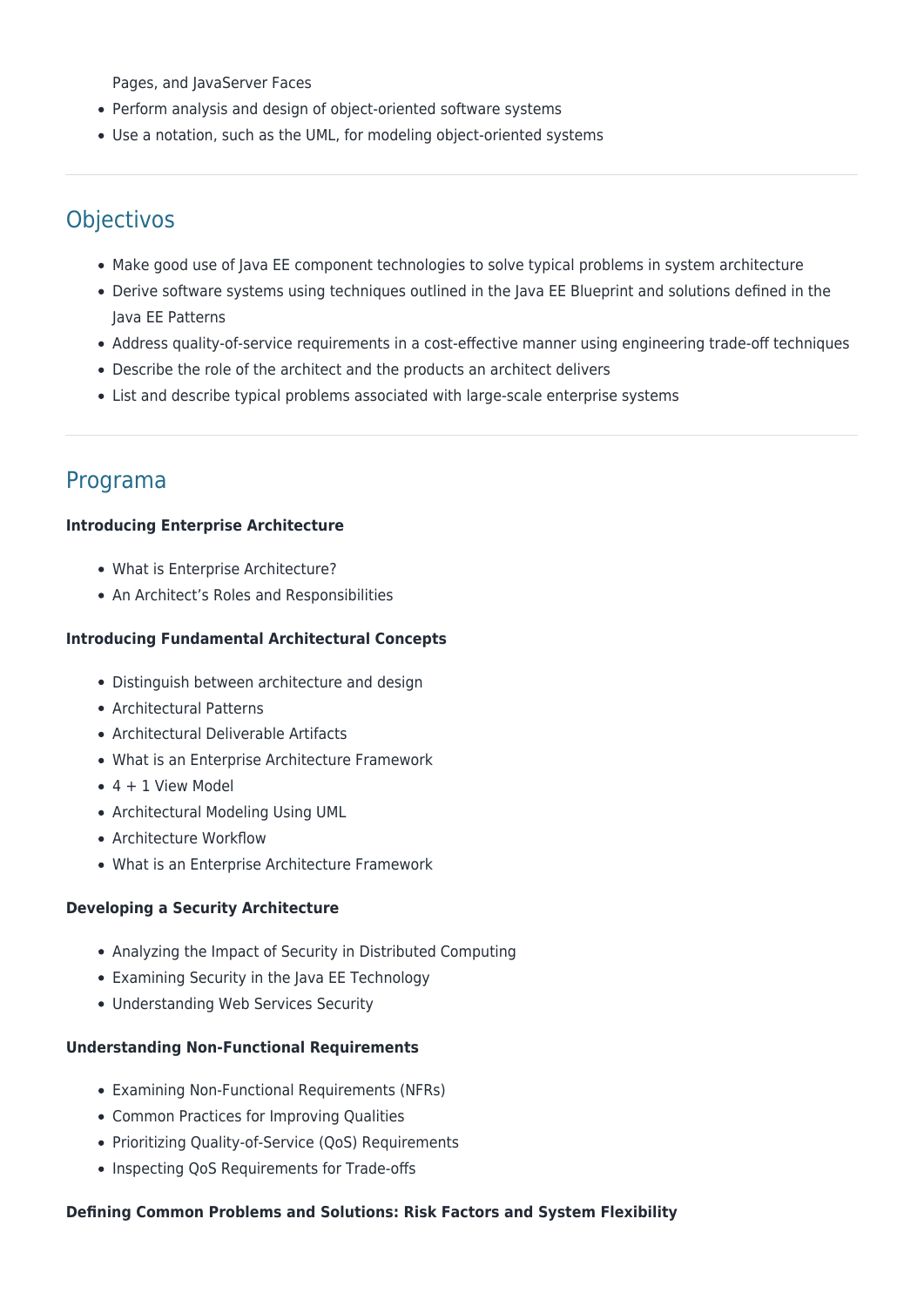- Identifying Risk Factors
- Designing a Flexible Object Model

# **Defining Common Problems and Solutions: Network, Transaction and Capacity Planning**

- Describing Network Communication Guidelines
- Justifying the Use of Transactions
- Planning System Capacity

# **Java EE 7 Overview**

- Describe the new features in Java EE 7
- Describe the impact of Java EE 7 features on J2EE, Java EE 5 and 6 architectures

# **Developing an Architecture for the Client Tier**

- Client Tier Development Roles
- Information Architecture Client Concerns
- Selecting User Interface Devices and Technologies
- Discovering Reusability in the Client Tier
- Deployment Strategies for the User Interface
- Security Concerns in the Client Tier
- Testing

# **Developing an Architecture for the Web Tier**

- Responsibilities of the Web Tier
- Seperation of Concerns
- Comparing Web Tier Frameworks
- Providing Security in the Web Tier
- Scaling the Web Tier

### **Developing an Architecture for the Business Tier**

- Business Tier Technologies
- Architecting the Domain Model
- Development Best Practices

### **Developing an Architecture for the Integration and Resource Tiers**

- Examining Enterprise Information System Integration
- Reviewing Java Integration Technologies
- Applying Integration Patterns
- Examining Service-Oriented Architecture (SOA)

### **Evaluating the Software Architecture**

- Evaluating Software Architectures
- Evaluating Java EE Technologies